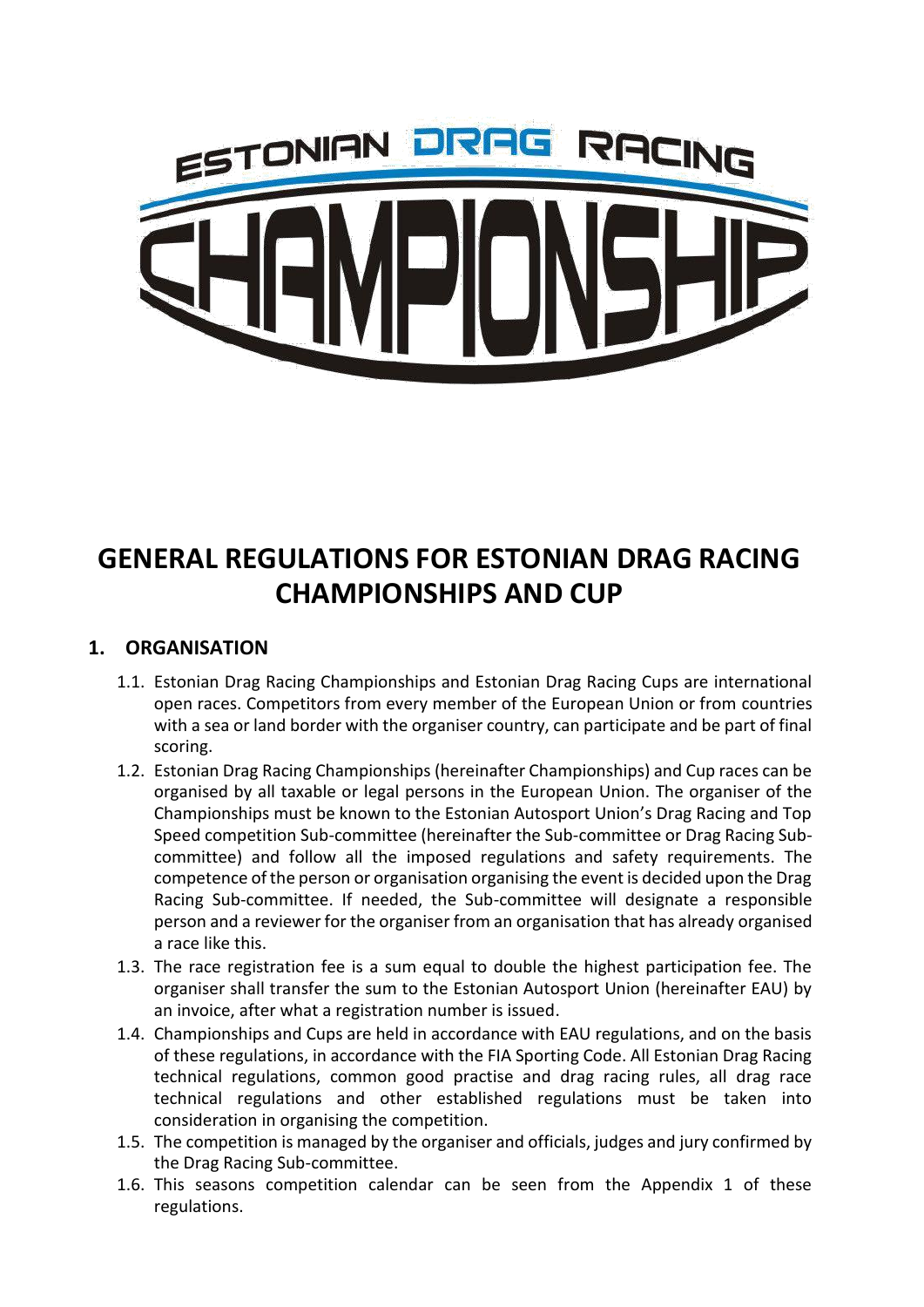- 1.7. After the race, every organiser organising a Championships or Cup race will transfer certain amount to the predefined bank account:
	- 1.7.1. 200 EUR per competition, what will be used for price giving ceremony and grand finale party at the end of the season
	- 1.7.2. 2 EUR per registered participant, what will be used by Committee to advertise the Drag Racing in fairs, printouts and so on.

## **2. DOCUMENTS**

- 2.1. Documents:
	- 2.1.1. Drag Racing Championships and Cup general regulations in force.
	- 2.1.2. Established informative bulletins of the race.
	- 2.1.3. Estonian Drag Racing technical regulations in force.
	- 2.1.4. Track plan
	- 2.1.5. FIA Sporting Code in force
	- 2.1.6. Final competitors list
	- 2.1.7. Safety plan
	- 2.1.8. Other related documents.
- 2.2. The organiser provides the Sub-committee an informative bulletin, a track plan and concerted and confirmed safety plan for approval not later than 21 days before the competition takes place. The informative bulletin form can be found from the EAU webpage.
- 2.3. It is recommended that time schedule of the race allowes to run at least four qualification runs.
- 2.4. The informative bulletin of the race must have the start and end time of pit-silence, for each competition or preparation day. Pit-silence determines the night's rest and silent time in the pit area and at the venue of the race. During the pit silence it is prohibited to start or adjust the race vehicle when the exhaust system has no silencers. During the pit-silence, any kind of noise that disturbs the night's rest of other competitors and is against the general common rules is prohibited. The pit-silence time may differ from the night's rest established by the local government. The pit-silence times in the closed territory at the venue of the race mentioned in the informative bulletin shall prevail.
- 2.5. All race documents shall be certified and available for everyone at least 14 days before the race takes place.
- 2.6. Changes in the documents may only be done with the knowledge and permission from the Drag Racing Sub-committee. For every change an appendix of the race informative bulletin must be published, which has been confirmed by the Drag Racing Subcommittee.

## **3. OFFICIALS**

- 3.1. Championships or international race Race Director must hold a valid EAU senior official license.
- 3.2. The judge-of-fact of the cup or other race must hold at least a valid EAU judge licence.
- 3.3. All other officials, including the head and members of the jury, must hold at least a valid EAU judge licence.
- 3.4. Certified assistant judges and junior judges registered and confirmed on the information bulletin can work at all the stages of the race. Assistant judges and junior judges shall report to their supervisor. The supervisor is responsible for their actions and safety.
- 3.5. Junior judges shall be at least 18 years of age.
- 3.6. All officials of the event shall report to the Race Director of the event.

## **4. REGISTRATION AND ENTRY FEES**

4.1. To participate, each racer must fill out the registration form and pay an entry fee.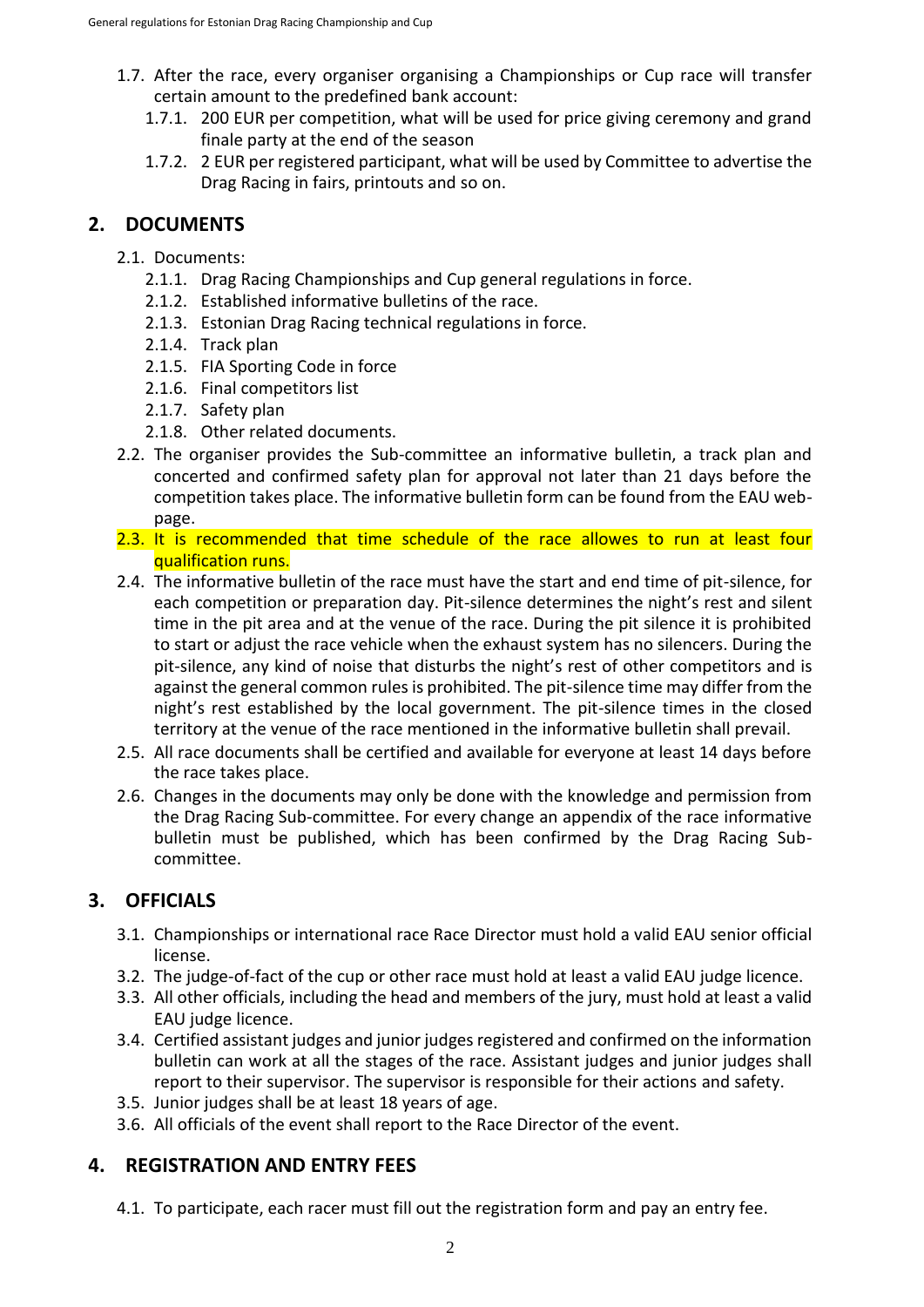4.1.1. The named registration of crew members is mandatory.

- 4.2. Pre-registration to the Championships and Cup classes takes place on the web-page <http://autosport.ee/dragreg/?page=22&>
- 4.3. The start and end time and the possibility to register at the race is established by the organiser on the informative bulletin of the race.
- 4.4. The amount of the fee and the account for the payment is determined and published by the organiser on the informative bulletin of the race.
- 4.5. If the race is declared cancelled due the weather or other causes before the elimination rounds are over, the fee already paid for racing and entry shall not be refunded.

## **5. CLASSES**

- 5.1. Estonian Drag Racing Cup:
	- 5.1.1. **Junior Bracket** Junior Bracket class. Indexes between 8.90 to 13.60 seconds. 1/8 miles. Class symbol J/BR.
	- 5.1.2. **Junior Dragster** Junior class. Indexes between 7.90 to 13.90 seconds. 1/8 miles. Class symbol J/DR.
	- 5.1.3. **Street**  Heads-Up category for street cars. No engine or drivetrain limitation. Class index 13.9 (8.88) sec. Class symbol ST.
	- 5.1.4. **Street A** Heads-Up category for street cars. No engine or drivetrain limitation. Class index  $12.9$  (8.23) sec. Class symbol ST/A.
	- 5.1.5. **Street B** Heads-Up category for street cars. No engine or drivetrain limitations. Class index 11.90 (7.30) sec. Class symbol ST/B.
	- 5.1.6. **Super Street** Heads-up category cars. No engine or drivetrain limitations. Class index 10.90 (6.90) sec. Class symbol SST.
	- 5.1.7. **Pro ET -** Bracket racing class. No engine limitations, category limit is 9.000-14.999 (5.75-9.60).
	- 5.1.8. **Super Gas** Heads-up category cars. No engine limitations. Class index 9.900 (1/8 mile 6.30) s. Class symbol SG.
	- 5.1.9. **Bike Bracket** Bracket category motorcycles. No limitations. Motorcycle safety requirements must meet the requirements of the Estonian Drag Racing Street Bike and Pro bike regulations. Class symbol BB.
- 5.2. Estonian Championships categories
	- 5.2.1. **Super Comp** Heads-up category for cars. No engine limitations. Class index 8.900 (5.70) sec. Class symbol SC.
	- 5.2.2. **Outlaw** Back half full-bodied cars and tube frame cars with no engine limitations. Class index 7.50 (4.50) sec. Class symbol OL.
	- 5.2.3. **Street Bike** Heads-Up category for street bikes. No modifications allowed, no engine capacity limitations. Class symbol SB.
	- 5.2.4. **Pro Bike**  Heads-Up category for modified bikes. Modifications allowed, no engine capacity limitations. Class symbol PB.
- 5.3. Other classes
	- 5.3.1. The organiser has the right to add an unlimited number of additional categories which descriptions and technical requirements are published on the information bulletin. Extra categories are excluded from the Championships or Cup statement.
	- 5.3.2. The conditions, technical and safety requirements of the additional categories shall be in accordance with the applicable conditions.
- 5.4. Estonian Drag Racing Cup and Championships categories: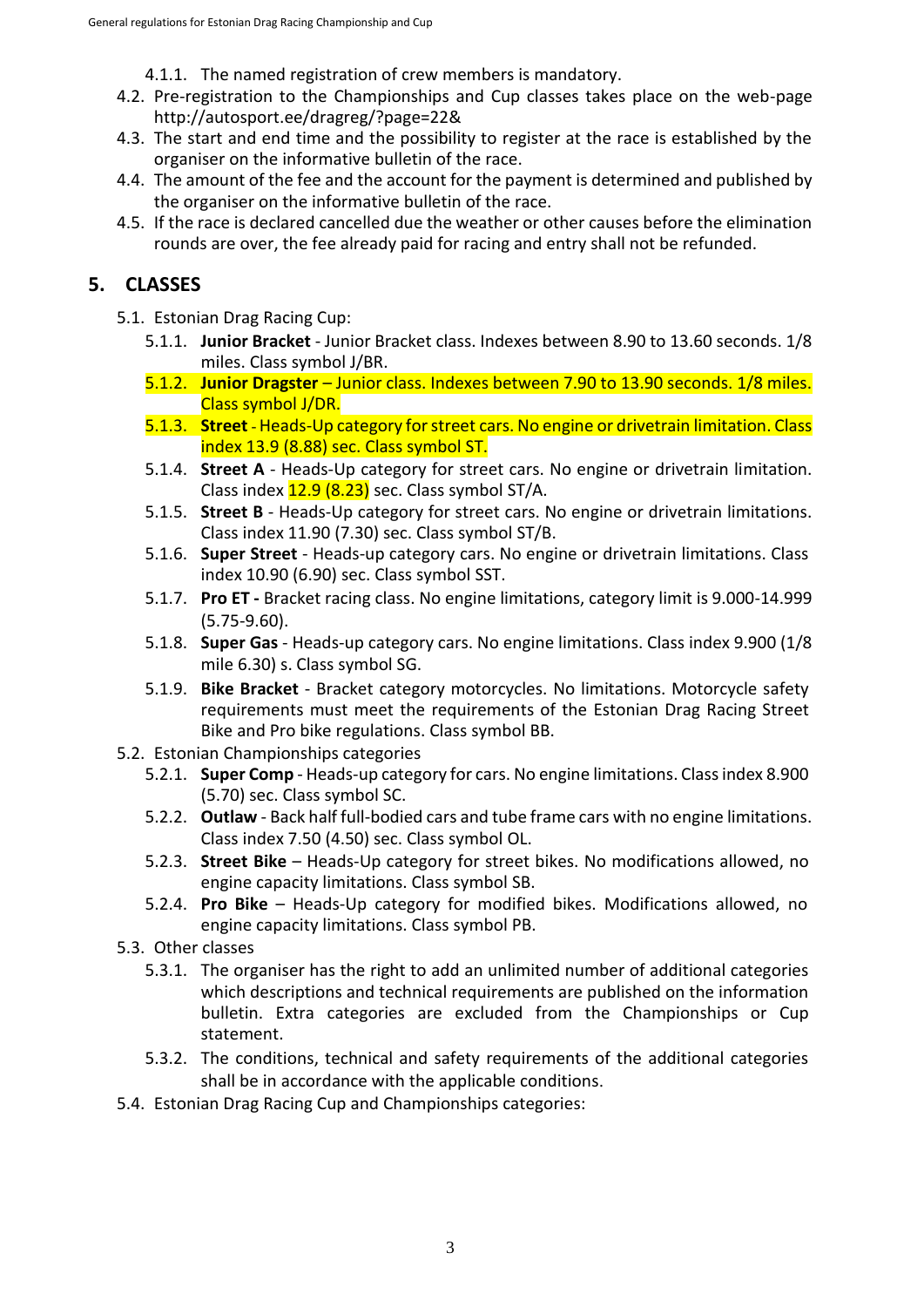|                              |                              |                        |                   |                    |                    |                 |              | <b>BREAK</b> |                   |
|------------------------------|------------------------------|------------------------|-------------------|--------------------|--------------------|-----------------|--------------|--------------|-------------------|
|                              | <b>CLASS</b>                 | <b>LADDER</b>          | <b>DEEP STAGE</b> | <b>STAGE RULES</b> | <b>TREE</b>        | <b>QUAL, BY</b> | Break 1/8    | 1/4          | <b>MAX LADDER</b> |
| <b>Estonian Cup</b>          | <b>J/BR</b> (Junior Bracket) | <b>FIA Sportsman</b>   | <b>OK</b>         | <b>YES</b>         | <b>Fall 0.5 RT</b> |                 | $8.9 - 13.6$ |              | All In            |
|                              | J/DR(JuniorDragster)         | <b>FIA Sportsman</b>   | <b>OK</b>         | <b>YES</b>         | Fall $0,5$ RT      |                 | $7.9 - 16.6$ |              | All In            |
|                              | ST (Street)                  | <b>FIA Sportsman</b>   | OK                | <b>NO</b>          | Fall $0.5$ ET      |                 | 8.88         | 13.9         | All In            |
|                              | ST/A (Street A)              | <b>FIA Sportsman</b>   | <b>OK</b>         | <b>NO</b>          | <b>Fall 0,5 ET</b> |                 | 8.23         | 12,9         | All In            |
|                              | ST/B (Street B)              | <b>FIA Sportsman</b>   | OK                | <b>NO</b>          | <b>Fall 0,5 ET</b> |                 | 7.6          | 11.9         | All In            |
|                              | <b>SST (Super Street)</b>    | <b>FIA Sportsman</b>   | <b>NO</b>         | <b>YES</b>         | Pro 0,4            | <b>ET</b>       | 7.04         | 10.9         | All In            |
|                              | <b>SG (Super Gas)</b>        | <b>FIA Sportsman</b>   | <b>NO</b>         | <b>YES</b>         | Pro $0,4$          | ET              | 6.35         | 9.9          | All In            |
|                              | <b>SET (Sportsman ET)</b>    | <b>FIA Sportsman</b>   | OK                | <b>NO</b>          | Fall 0.5 Dial-In   |                 | 9.6          | 15           | All In            |
|                              | PET (Pro ET)                 | <b>FIA Sportsman</b>   | <b>OK</b>         | <b>NO</b>          | Fall 0.5   Dial-In |                 | 5.75-9.60    | 9.0-14.99    | All In            |
|                              | SC (Super Comp)              | <b>FIA Sportsman</b>   | <b>NO</b>         | <b>YES</b>         | Pro 0,4            | <b>ET</b>       | 5.7          | 8.9          | 16                |
|                              | OL (Outlaw)                  | <b>FIA Progressive</b> | OK                | <b>NO</b>          | Pro $0,4$          | <b>IET</b>      | 4.5          | 7.5          | 16                |
|                              | <b>BB (Bike Bracket)</b>     | <b>FIA Sportsman</b>   | OK                | <b>NO</b>          | <b>Fall 0.5 RT</b> |                 |              |              | All In            |
| <b>Estonian Championship</b> | <b>SB (Street Bike)</b>      | FIA Sportsman          | <b>OK</b>         | <b>NO</b>          | Fall 0,5 ET        |                 |              |              | All In            |
|                              | PB (Pro Bike)                | FIA Progressive   OK   |                   | <b>NO</b>          | Pro $0,4$ ET       |                 |              |              | All In            |

| I - No indexes |
|----------------|
|                |

#### **6. COMPETITORS AND VEHICLES**

- 6.1. A person with a valid driving licence may take part in the race. The competitor must be familiar with all the regulations and accept them. Must know the rules and comply with the internal rules.
- 6.2. Each competitor can participate with one vehicle in two categories only when one of them is a bracket class vehicle (Bike Bracket, PET).
- 6.3. The competitor is allowed to participate with the same vehicle in other classes not part of the Championships or Cups or in another category of the same event.
- 6.4. All M1 category vehicles may be used, which are on the National Road Administration registry or equivalent foreign registry in compliance with these regulations.
- 6.5. Point 6.4 shall not apply to classes "Super Street", "Super Gas", "Super Comp", "Outlaw" and "Pro Bike".
- 6.6. The competitor must, upon request, present the vehicles registration, driving licence, competitors' licence at the check-in and/or pre-race scrutineering. If needed, a statement of entry fee payment, a notarial letter of authorization issued by the owner when the vehicle does not belong to the competitor or his/her name is not entered as a vehicle user on the vehicle's registration certificate.
- 6.7. Competitor is not allowed to race without a driving license (exc. J/BR,  $J/DR$ ).
- 6.8. The minimum mandatory clothing at the starting area for the crew members are closed shoes, below the knee pants and a t-shirt. Tank-top, open-toe or open-heel summer shoes or sandals are not allowed. The track team at the start area are obliged to wear at least full-length pants, closed shoes and at least a t-shirt. Also, sandals, open-toe and open-heel summer shoes and tank-tops are prohibited. A hat and safety glasses are recommended.

#### **7. LICENCES**

- 7.1. In classes SB (Street Bike) and PB (Pro Bike) EMF competitor licence is required.
- 7.2. In classes OL (Outlaw), Super Comp (SC) EAU competitor licence is required.
- 7.3. In classes J/BR (Junior Bracket), J/DR (Junior Dragster), ST (Street), ST/A (Street A), ST/B (Street B), SST (Super Street), SG (Super Gas) and PET (Pro ET) EAU drag racing national sportsman licence is required. Register's licence is recommended.
	- 7.3.1 In J/BR (Junior Bracket) and J/DR (Junior Dragster) EAU Junior competitor licence is required if competitor is less than 16 years old. Junior competitor licence is issued by the EAU.
- 7.4. Seasonal competitor licence can be bought from EAU or EMF
- 7.5. One-time EAU competitor licences can be bought on the spot during check-in.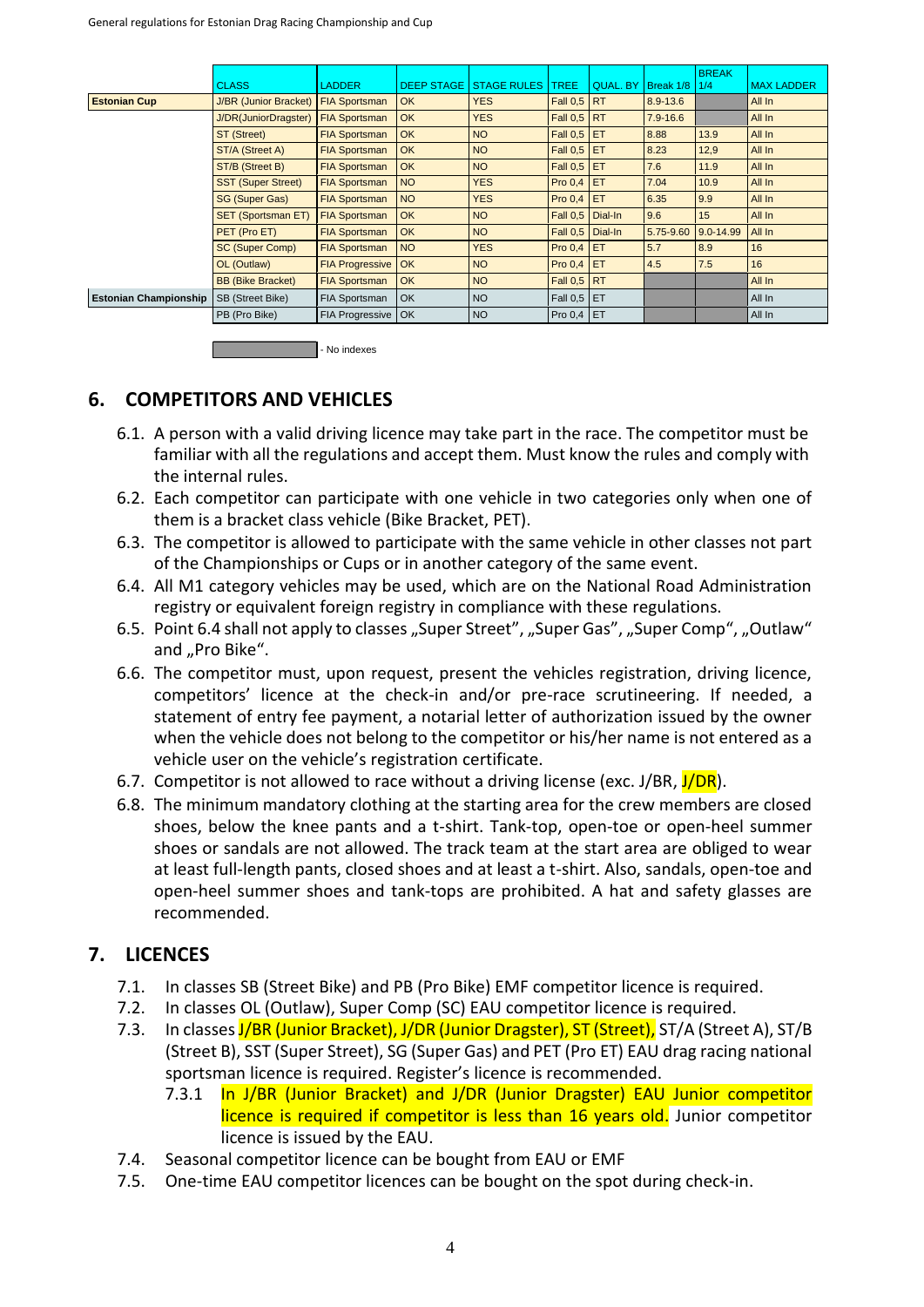- 7.6. It is recommended to buy an EAU drag racing national sportsman licence to take part in the additional categories.
- 7.7. The licence obligation and type of the competitor licence of the additional categories, training days and demo runs is decided by the Drag Racing Sub-committee, in accordance with the nature and indexes of the additional categories and demo runs.
- 7.8. Foreign competitors can use international competition licences issued by all EU ASN or FIA international competitor licences. Competitors outside the EU may use International competitor licences issued by their country of origin ASN if it has been approved by the host country ASN.
- 7.9. Link to the competitor licence information can be found in point 21.
- 7.10. Licence prices can be found from EAU and EMF homepages.

#### **8. LICENCING**

- 8.1. All first-time racers in all the Championships and Junior Bracket, Super Gas, Super Comp, Outlaw and Pro Bike categories are obliged to go through the licencing procedure. Competitors who change category to higher class or who change the body of their vehicle are also obliged to go through licencing
- 8.2. Licencing is assessed by the Licencing commission complied with the Race Director of the competition, jury members and the chief starter.
- 8.3. During the process the competitor needs to pass a test on the subject and perform different tasks (see point 8.7.1 and 8.8.1). During the process the competitor must wear the relevant race clothing and use the safety equipment's in accordance with its class index. The commission is entitled to make the competitor repeat the tasks.
- 8.4. During the licencing the relevant documentation is filled out (licencing act).
- 8.5. The licencing process shall be deemed to have been passed when the commission is convinced that the driver has full control over his actions and race vehicle, knows the rules and race procedures and is both mentally and physically ready to participate. The ability to assume responsibility over crew members and omission is also evaluated. The last decision is left to the Race director of the specific competition of which the licencing is part of.
- 8.6. Successful passing of the licencing is authenticated by the indication by the licencing commission, the signature of the member of the commission and the competitor on the "licencing act".
- 8.7. Licencing, tasks and licencing runs.
	- 8.7.1. Tasks:
		- 8.7.1.1. The competitor, i.e. the race vehicle driver shall pass an orientation test in the race vehicle while wearing a blindfold. The competitor must find all the switches and controls to stop the car, activate a fire-extinguishing system or help to stop a moving car;
		- 8.7.1.2. Competitor in the Championships categories shall pass the whole procedure with exiting the car under 8 seconds;
		- 8.7.1.3. Competitor shall know how to pack the vehicle's breaking chute under supervision (when the car has one or it's required by the category technical regulations);
		- 8.7.1.4. Competitor shall pass the starting procedure without any errors and accelerate to up to 50 meters;
		- 8.7.1.5. Competitor shall pass the starting procedure without any errors and accelerate up to 660 feet, reaching a result close to the class excepted result;
		- 8.7.1.6. Competitor shall pass the starting procedure without any errors and accelerate up to the finish by reaching a result close to the class excepted result.
	- 8.7.2. Task requirements: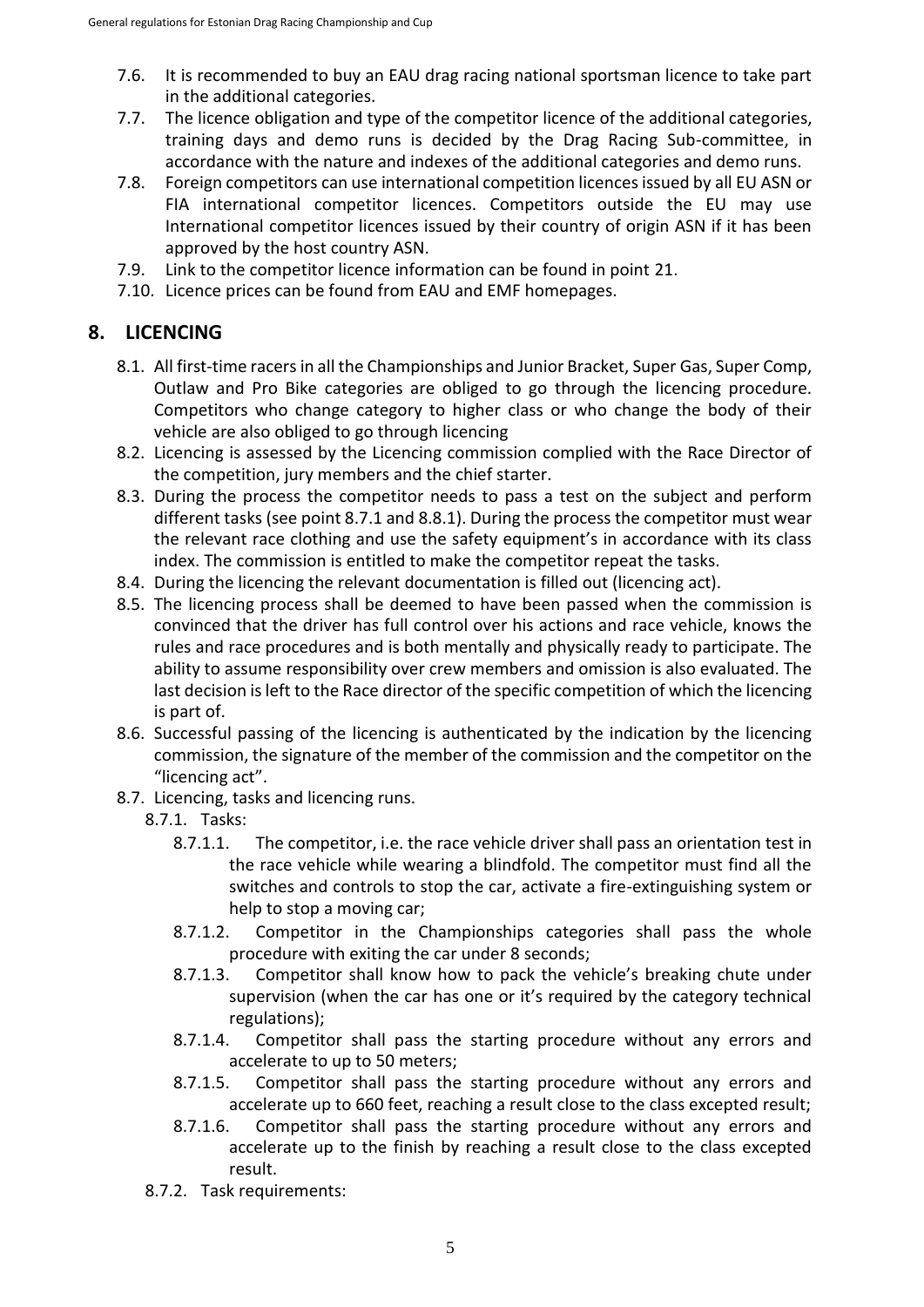- 8.7.2.1. Fulfilling the tasks depends on the race vehicle with an indication of passing the technical inspection;
- 8.7.2.2. The vehicle doing the runs shall have a big "X" near the competition number and in a visible place;
- 8.7.2.3. Licencing runs are only performed as single runs. Lane choice is free, but to pass the test successfully the competitor must have performed at least one run on each lane;
- 8.7.2.4. Licencing runs are performed 1 hour before the qualification runs. The organiser is obliged to make it possible in the race schedule. On the permission from the Race Director, the runs can be performed during the race, fitting them between categories or rounds.
- 8.8. Motorcycle licencing, tasks and licencing runs.
	- 8.8.1. Tasks:
		- 8.8.1.1. Competitor shall pass the starting procedure without any errors and accelerate to up to 50 meters;
		- 8.8.1.2. Competitor shall pass the starting procedure without any errors and accelerate up to 600 feet by reaching a result close to the category excepted result. 8.8.1.3 Competitor shall pass the starting procedure without any errors and accelerate up to the finish by reaching a result close to the category excepted result.
	- 8.8.2. Task requirements:
		- 8.8.2.1. Fulfilling the tasks depends on the race vehicle with an indication of passing the pre-race technical inspection;
		- 8.8.2.2. The vehicle doing the runs shall have a big "X" near the competition number and in a visible place;
		- 8.8.2.3. Licencing runs are only performed as single runs. Lane choice is free, but to pass the test successfully the competitor must have performed at least one run on each lane;
		- 8.8.2.4. Licencing runs are performed 1 hour before the qualification runs. The organiser is obliged to make it possible in the race schedule. On the permission from the Race Director, the runs can be performed during the race, fitting them between categories or laps.

### **9. ORGANISATION AND EVENT PROCEDURES**

- 9.1. Race distance is ¼ miles, i.e. 402,33 meters, or 1/8 miles, i.e. 201,16 meters.
	- 9.1.1. For safety reasons the Race Director of the event has the right to change the distance. The decision shall be confirmed unanimously also by the jury. In the absence of the jury the chief starter of the race and the Race Director of will hold voting rights.
	- 9.1.2. If the race distance is changed a bulletin on the matter shall be drawn and published on site. The original bulletin document is brought to the Sub-committee after the competition by the organiser.
- 9.2. The competition is made up with qualifications and elimination runs, i.e. eliminations. The competitors are placed on the elimination ladder on the basis of elapsed time under the applicable category regulations. Also, competitors with a negative result or whose result was faster than their category index will be qualified. Racers with results like this will be placed at the bottom of the elimination ladder. Breakout results at the end of the ladder are established on the basis of who goes over his category index less or whose reactions time is closer to zero. The number of competitors is determined by the chart in point 5.4.
	- 9.2.1. Elimination ladders for categories: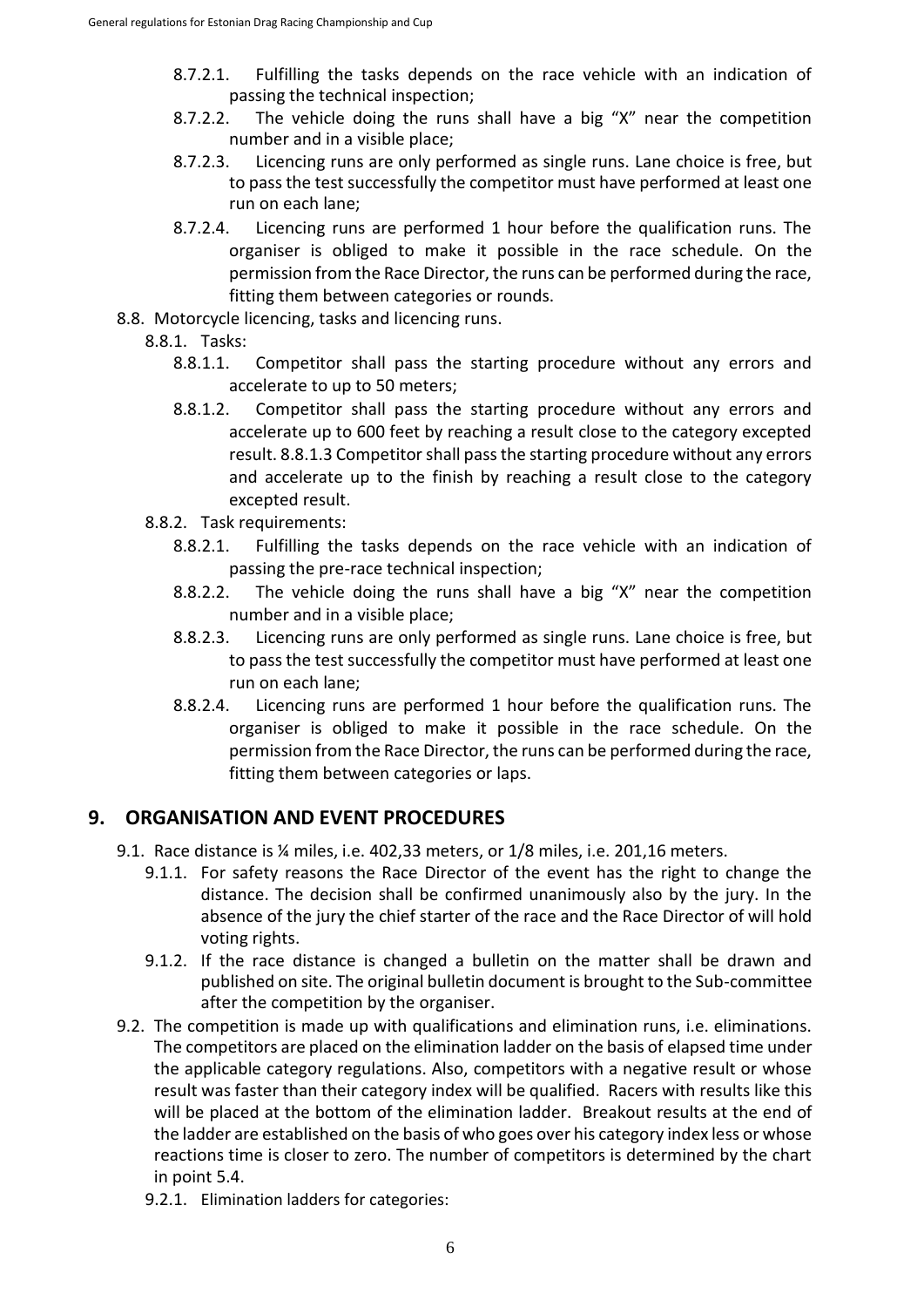SG – FIA ET, Handicap & Sportsman SC – FIA ET, Handicap & Sportsman OL – FIA Progressive PB – FIA Progressive ST/A – FIA ET, Handicap & Sportsman ST/B – FIA ET, Handicap & Sportsman SST – FIA ET, Handicap & Sportsman SET/PET – FIA ET, Handicap & Sportsman JUNIOR BRACKET – FIA ET, Handicap & Sportsman SB – FIA ET, Handicap & Sportsman BB - FIA ET, Handicap & Sportsman Elimination ladders, see point 20.

- 9.3. If the competitor is late to the starting line, he is deemed a loser. The opponent must do a single pass, but will advance even in case of a false start.
- 9.4. All burnouts are restricted to designated areas in the starting area and only following the starter's permission.
- 9.5. Staging is only allowed after starter's permission. In case staging fails, i.e. the vehicle moves over the starting line, the competitor must back up behind the stage and prestage beams and start from the beginning after starter's permission.
	- 9.5.1. In categories SST, SG, SC, PET, J/BR and  $J/DR$  the so-called courtesy staging rules are applicable which means the competitor must not drive into the fully staged position before the opponent has activated the pre-stage lights on his lane. When both competitors are on the pre-stage position, they will move on to the stage. A competitor breaching this rule in qualification runs will get a result. A competitor beaching staging rule in elimination rounds will result in automatic loss.
	- 9.5.2. Deep-stage is not allowed in categories SST, SG and SC. Deep stage is a situation where the competitor rolls over the start line as far as the pre-stage light of his lane goes off.
	- 9.5.3. In category Pro ET qualification takes place in accordance with the index the competitor has determined himself. A competitor running closer to his index will be awarded the better qualifying position. Results faster than the index are placed at the bottom. Index can be changed between rounds.
- 9.6. Pre-race scrutineering:
	- 9.6.1. Scrutineering will take place in a determined place and time on site or prior, as the time and location specified. The vehicle must be in fully race-ready condition for presentation. The competitor is responsible for the presentation of the vehicle to the location of the scrutineering.
	- 9.6.2. The vehicle must be in full racing condition when scrutineered.
	- 9.6.3. The label showing successful passing of scrutineering will remain on the vehicle throughout the season. During the season, random scrutineering may take place. If the label is removed or lost for some other reason, a member of the scrutineering team must be notified.
	- 9.6.4. If, after scrutineering, changes are made to the vehicle, which makes it incompatible with the rules, the competitor shall be punished in accordance with the General regulations point 13.
- 9.7. If the vehicle runs faster than its category index then in qualification runs the competitor is qualified last and in elimination rounds the competitor over the index the most is deemed the loser.
- 9.8. If the vehicle goes faster than its index (but not faster than its category index) then for the next race the vehicle must be brought into line with new index safety regulations.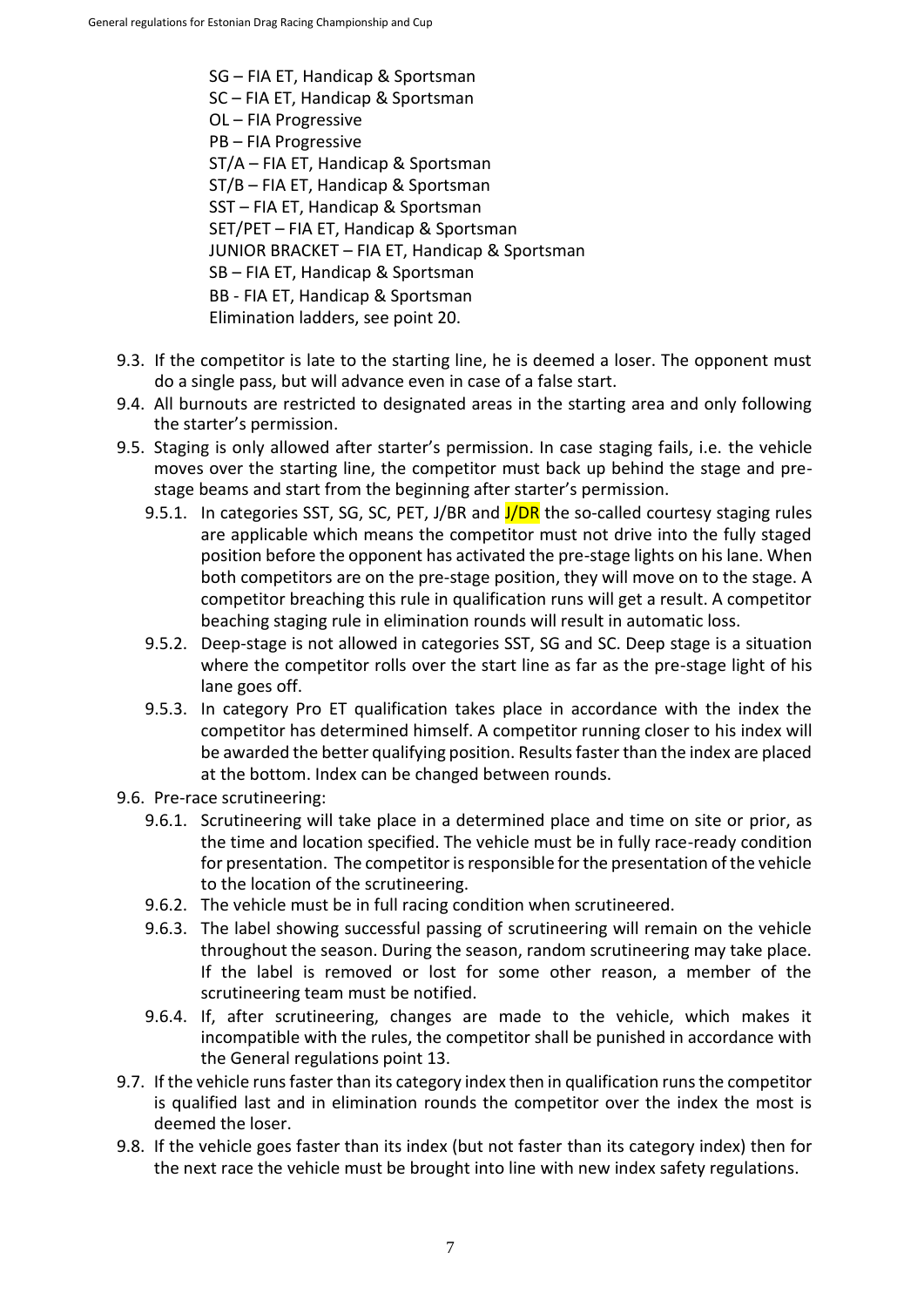- 9.9. As an exception, the vehicle can continue in the same category if technical changes have been made that make the vehicle slower. These technical changes must be coordinated with the technical commission.
- 9.10. Prior each event it's mandatory to pass the check-in and register oneself for that particular event. During the check-in, competitor's documents will be inspected, all necessary material for the race are handed out and the competitor will be added to the protocol. Only competitors passing check-in and technical scrutineering will be added to the protocol of that race.
- 9.11. Race vehicles without a racing number are not allowed to start.
- 9.12. The breaking chutes security pin must be removed before the burnout.
- 9.13. Lane choice:
	- 9.13.1. In qualification runs the lane choice is free with the condition that the competitor performs at least one run on each lane.
	- 9.13.2. The competitor with the better qualifying result gets first-round lane choice.
	- 9.13.3. In subsequent rounds, lane choice goes to the competitor with the best results. The solo pass results are accounted when it was not faster than the category or vehicle safety index.
- 9.14. If vehicle has any incident (technical malfunction or crash or some other incident) on track, then driver must present the vehicle to scrutineering before getting back on track after repairs.

#### **10. GENERAL CONDITIONS**

- 10.1. If the drivers meeting has been called out, then participation is compulsory.
- 10.2. The questions and problems that may arise not described in the guide and technical regulations or other rules, will be solved by the Race Director together with jury by favouring the competitor.
- 10.3. All changes to the race regulations during the competition shall be published on the bulletin board. The original document with explanation shall be delivered to the EAU Drag Racing Sub-committee within 5 working days after the race takes place.
- 10.4. The number of competitors is not limited.
- 10.5. During the pass, only the driver may be in the vehicle. Passengers are prohibited.
- 10.6. Helmet is mandatory.
- 10.7. During the race, maintenance, repairs and refuelling of the vehicle can only be carried out in competitor's own pit area.
- 10.8. Competitor must follow the race rules, and obey orders of the judges.
- 10.9. FIA, EAU, EMF and the organiser are not liable for any possible accidents/incidents and their consequences. In case of an incident and possible accidents caused by licensed/unlicensed competitor during a registered race the consequences will be covered by the insurance.
- 10.10.In pursuant to international sporting regulations, the competitor must allow the EAU, Drag Racing Sub-committee or organiser promotional materials to be displayed on the vehicle.
- 10.11.Organiser will provide paid catering.
- 10.12.For the competitors, organisers will provide separate free toilet, water and burnout water.
- 10.13.The organiser will pay the judges the costs of the event within seven (7) days from the date which the event is held.
- 10.14.Notice board:
	- 10.14.1. The official bulletin board is placed on the line up gate.
	- 10.14.2. All the official information is presented on the bulletin board: precise timetable, bulletins, first results, etc.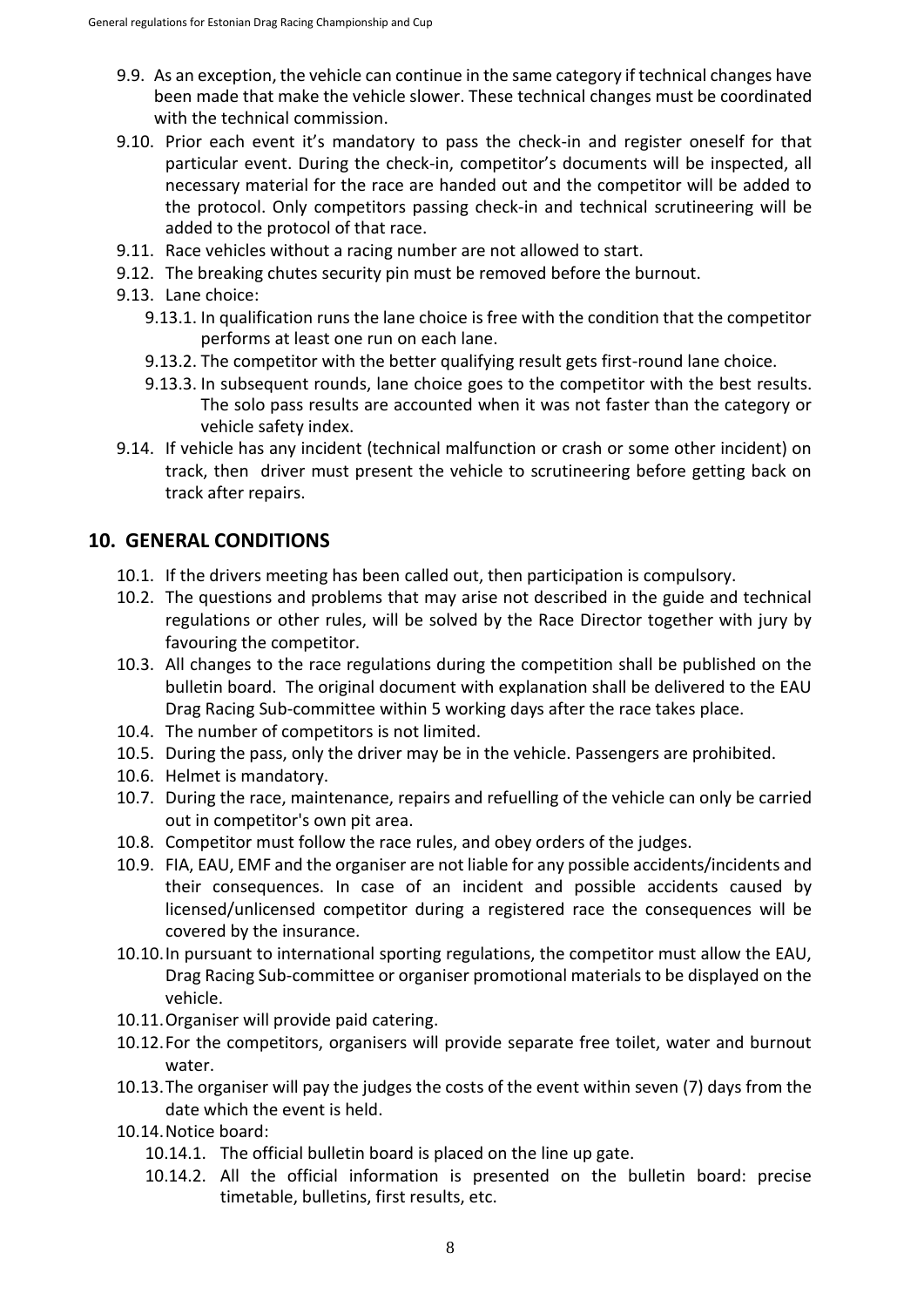# **11. ENTRANCE**

- 11.1. Vehicles
	- 11.1.1. All registered race vehicles.
	- 11.1.2. One support vehicle, licence plate number must be on the pass. The number of support vehicle per racer is determined by the organiser in the information bulletin, by taking into account the character and real need of each race category.
	- 11.1.3. Other vehicles are prohibited.
- 11.2. People
	- 11.2.1. Free entrance for all registered and paid competitors and mechanics.
	- 11.2.2. The organiser may request identification document.
- 11.3. In the starting area (beginning from the starting gate), only the race vehicle, competitor and registered mechanics allowed. Bystanders are strictly prohibited! Bystanders affiliated with the competitor may result in penalties for the competitor.
- 11.4. All members of the EAU Sub-Committee, EAU, EMF and FIA licensed judges upon presentation of a proper photo ID.

## **12. RACE RULES**

- 12.1. In any way dangerous participants and other vehicle drivers and crew members of competitor will be disqualified from the race and/or physically removed from the venue of the race.
- 12.2. General speed limit outside the track is 50 km/h and around the pits 30 km/h.
- 12.3. Around the pits right hand rule shall be established.
- 12.4. Driving in the opposite direction on the track means immediate disqualification.
- 12.5. Using beam lights, daytime running lights, passing beam lights is only in accordance with the regulations of the organiser.
- 12.6. At least one 6 kg powder-type or foam fire extinguisher must be visible and easily accessible in the racers pit. It is also recommended to have a fire blanket or other types of fire extinguishers.
- 12.7. Any waste from the pit area must be gathered into one closed trash bag, taken with them or left at a visible place in the pit.
	- 12.7.1. It is not permitted to leave behind any hazardous waste. These must be taken along and placed in a hazardous waste container.
- 12.8. The information bulletin about the competitor and race vehicle received upon the registration is recommended to be kept in the pit or in a visible place in the vehicle standing in the pit throughout the race.
- 12.9. It is not recommended to use a charcoal grill at the pit. The preferred options are electrical or gas grills.
- 12.10.In the event of an accident it is prohibited to run on the track for help. Ambulance and rescue team is there for that.

### **13. PENALTIES**

- 13.1. Competitor may be penalised in the following cases:
	- 13.1.1. The competitor ignores and does not comply with the requirements in this regulation.
	- 13.1.2. Changes are on the race vehicle after scrutineering which makes the vehicle not compatible with the regulations.
	- 13.1.3. The competitors clothing and safety equipment does not comply with the safety regulations.
	- 13.1.4. The vehicle does not comply with the safety regulations or has run faster than the present safety equipment allows.
	- 13.1.5. Burnout outside the designated area.
	- 13.1.6. Starting/warm-up/tuning of the engine without the driver in the driver's seat.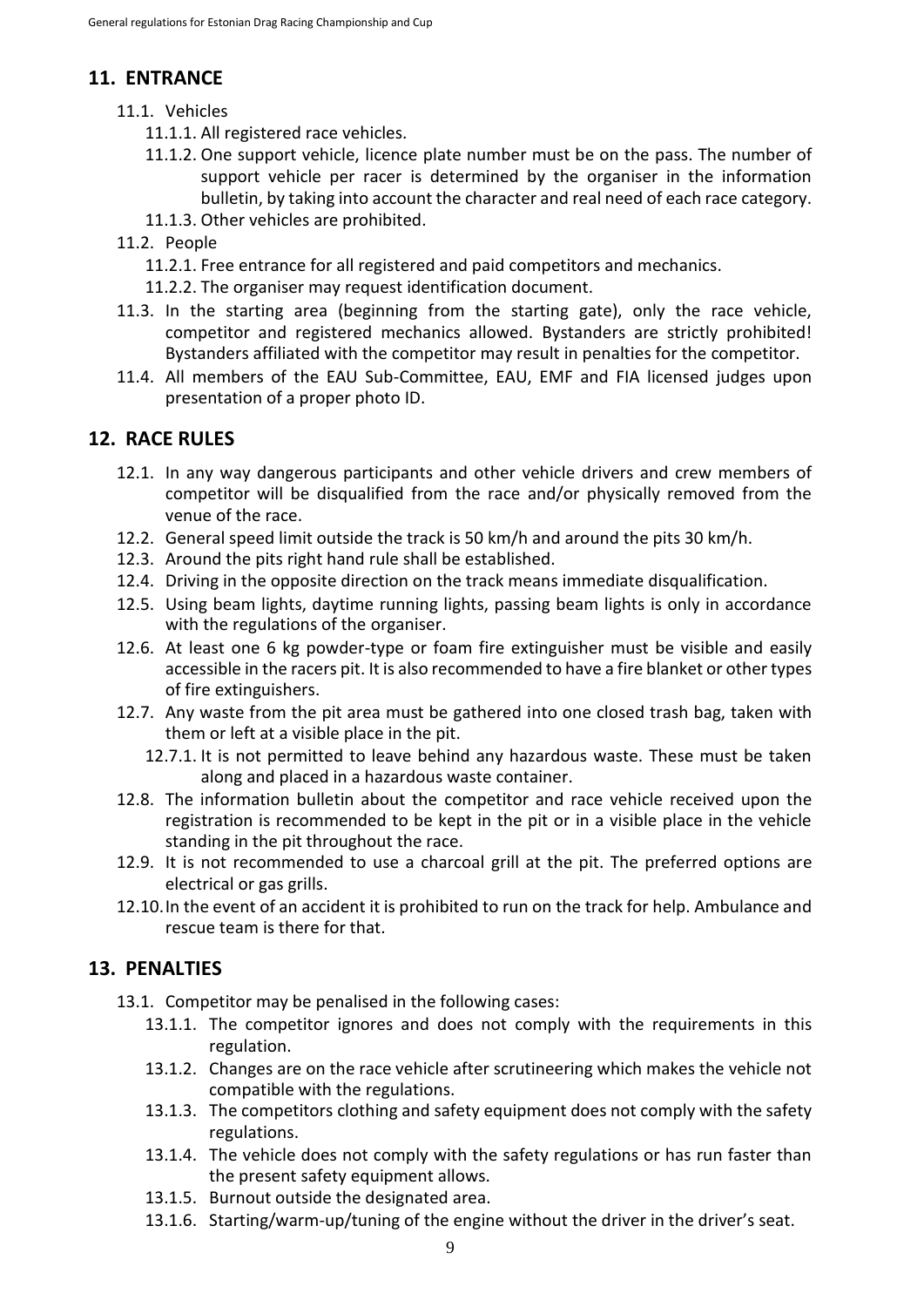- 13.1.7. The competitor is under the influence of narcotics or alcohol. The legal limit is 0,0%.
- 13.1.8. The competitor shifts automatic transmission to neutral after crossing the prestage line.
- 13.1.9. Failure to follow the speed limits outside the track.
- 13.1.10. Driving the wrong direction on the track.
- 13.1.11.Unsportsmanlike conduct and/or causing an emergency situation.
- 13.1.12. Competitor crosses the centre line of the track and continues to accelerate (won't ease the gas) and causes damage to the timing system or when the competitor causes damage to the timing equipment more than once during one event or his fault is established, the damage must be compensated. Every damaged sensor costs 320 EUR.
- 13.1.13. If the vehicle leaks oil (and the car has no engine diaper), coolant or braking fluids to the track more than once during the event, the competitor is required to pay a fine of 160 EUR.
- 13.1.14. If the competitor opens the nitrous bottle prematurely.
- 13.1.15. The competitor ignores the warnings and cautions of the judges or officials.
- 13.1.16. Breach of the Pit Silence rules.
- 13.2. The competitor will be dropped from the eliminator but will retain his current standing in final results in the following cases:
	- 13.2.1. Late arrival to the starting area.
	- 13.2.2. Unable to race, engine will not start, other technical malfunctions.
	- 13.2.3. False start, red-light. In case both competitors make a false start, the lesser violator will be the winner.
	- 13.2.4. Crossing the centre or outside border line or crossing the imaginative middle line or exiting the track. Exceptions is the avoidance of an obstacle, in which case a restart will be given.
- 13.3. Other conditions:
	- 13.3.1. Competitors and their crew who are consuming alcohol or under the influence of narcotics, are not allowed on the territory of the event and must leave (incl. the pit area) upon the request of a judge or organiser.
	- 13.3.2. All competitors are required to follow the rules and general standards of good behaviour.
	- 13.3.3. Competitors and crew members may be in the starting area immediately prior, during and until the end of the run. When they are there any other time and disturb the course of the event, the respective competitor shall be punished. First time is a warning and the second time is some other penalty.
- 13.4. Penalty may be:
	- 13.4.1. Warning
	- 13.4.2. Financial penalty of 35, 65, 160 or 320 EUR.
	- 13.4.3. Disqualification. The disqualification may result in annulment of already earned points in accordance with severity of the penalty. The decision on annulment will be made by the jury or, alternatively, the Race Director.
	- 13.4.4. Ban, disqualification, suspension of competitor license.
	- 13.4.5. Other penalties provided within this regulation.
- 13.5. The decision on penalty will be made by the Race Director of the competition, approved by the judge of fact or jury, if needed the Drag Racing Sub-committee, EAU board.
- 13.6. The penalty will be decided by the judge of fact, approved by the jury and will depend on the nature and consequences of the violation.

### **14. RESULTS**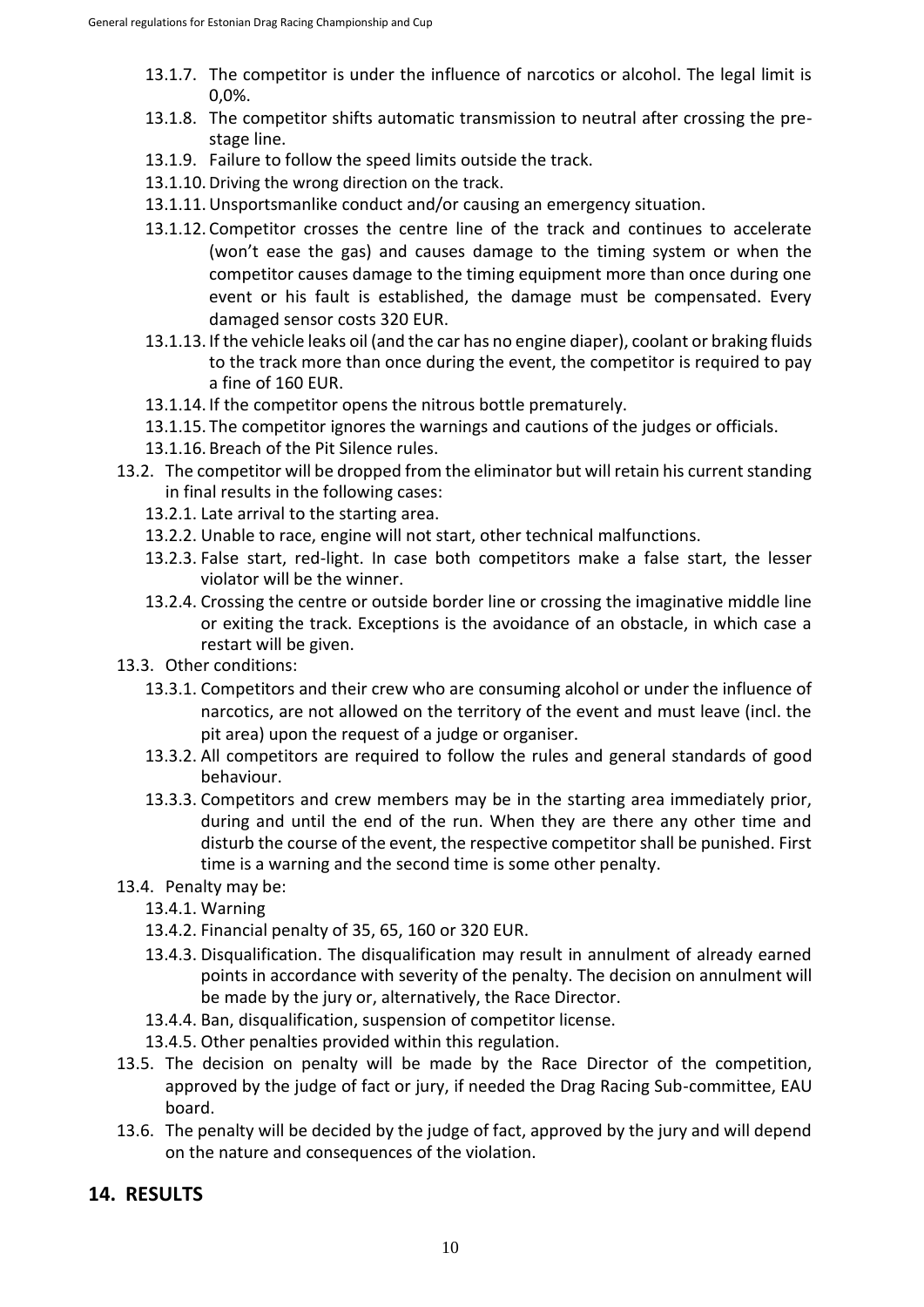- 14.1. The results of the event will be based on category eliminations. The results will be deemed official 15 minutes after their publication on the notice board or solution of the last protest. If the race stops before conclusion of eliminations, the results will be determined based on competitors best ET in qualifications.
- 14.2. The organiser or the Race Director will send the ranked list to the EAU Drag Racing Sub-committee on the same day after the race has ended.
- 14.3. The judge of fact makes the calculations and sends the points to the Drag Racing Subcommittee within three working day.
- 14.4. The organiser sends the timing log, final list of competitors, a report of sold licences and unlicensed competitor's licences, bulletins and other documents within three working days after the race has ended.
- 14.5. The Sub-committee confirms the results from the information obtained as soon as possible.

#### **15. PROTESTS**

- 15.1. Protests must be made not more than 15 minutes after publication of results of qualifications or elimination rounds.
- 15.2. For protests the competitor will pay a protest fee and present a written form protest to the judge of fact.
- 15.3. Protests are resolved by the jury and EAU Drag Racing Sub-committee.
- 15.4. Protest fee is 65 EUR: Protest fee concerning the technical state of the vehicle is 320 EUR.
- 15.5. When the protest is settled in favour of the protest issuer, protest fee is returned.
- 15.6. Protest against the Race Director can be made within three (3) days after the race to the EAU (Drag Racing Sub-committee). Protest(s) against the Race Director will not lead to the change in the results.

#### **16. AWARDS**

- 16.1. Championships and Estonian Drag Racing Cup top 2 competitors shall be awarded a trophy and a diploma at the end of the race.
- 16.2. Sponsors may provide additional awards.
- 16.3. At the end of the season, the EAU awards the three best in each category with a cup and medal according the season's points.
- 16.4. Motorcycle categories will be awarded at the end of the season by EMF.

#### **17. DEMO RUNS AND PASSENGERS**

- 17.1. A demo run with a passenger can only be done with a full-bodied vehicle or with a fullbodied vehicle or with a custom-made dragster-type vehicle. Motorcycles are prohibited.
- 17.2. Demo runs with a passenger are always solo passes, outside the race and by following all the starting and race regulations and procedures.
- 17.3. A vehicle doing a demo run for a passenger must have been passed a full pre-race technical scrutineering. The safety equipment in the car for the passenger shall comply with the vehicle speed and time index.
- 17.4. Passenger
	- 17.4.1. Passenger may not be less than 18 years of age. The passenger shall not have a serious health detriment or chronic disease that could turn the run dangerous for him. The passenger shall not be under the influence of alcohol or drugs, and strong sedatives must not be used before the run.
	- 17.4.2. Passenger safety equipment shall comply with the cars time and speed index.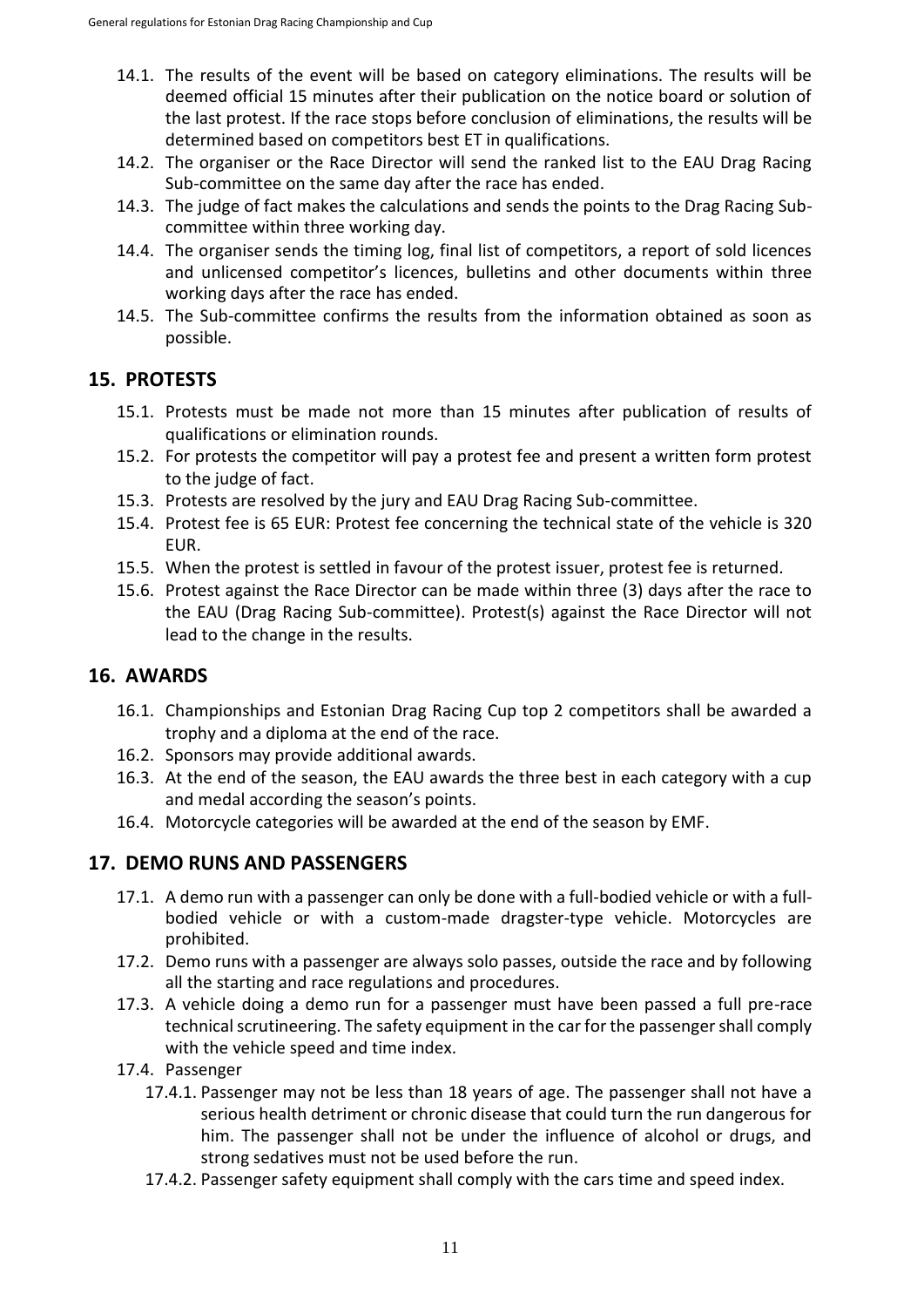- 17.4.3. The passenger shall confirm with a signature on the self-accountability document that he is aware of the dangers and won't have any major claims against the organiser, judge, driver nor anyone else.
- 17.4.4. Personal accident or life insurance is recommended.
- 17.4.5. The driver or the team is required to explain to the passenger the nature of the run and dangers and shall verify that the passenger is in full physical and mental health.
- 17.4.6. The race director or the head of technical board has the legitimate right to prohibit the demo run with the passenger.

#### **18. REQUIREMENTS FOR TIMING SYSTEMS**

- 18.1. In the Estonian Drag Racing Cup and Championship races the timing systems with the following requirements can be used:
	- 18.1.1. The timing systems accuracy shall be at least .001 seconds. Final speed accuracy is .016 km/h.
	- 18.1.2. The timing system must have a marking or official document which shows the accuracy of the system and which brings out the device of which the system was tested against and when.
	- 18.1.3. Only the three amber-light tree version can be used as a starting system. The starting tree must be 38-40 feet, i.e. 11,5-12,1 meter from the guard beam. The height of tree must be 90 inches, i.e. 2,2 meters from ground to centre of prestage. In the Estonian Championships and Cups the starting system must have double indicator lights which of half must be visible from the track. Pre-stage and stage lights must be clearly visible to the competitors from every direction. Sunshades and double-lights are allowed with pre-stage and stage lights only when visibility to all directions is maintained. Around the amber-lights track separating cylinders covering the filament lamps can be used or a shade separating the left and right side of the tree. LED lights allowed.
	- 18.1.4. The timing system must be able to measure and issue the following results: RT, 60ft time, 660ft. speed (km/h), 660ft. time, 1320ft. Speed (km/h), 1320ft time. An unlimited number of time and speed points are allowed when the timing system allows it or is required by the nature of the event.
	- 18.1.5. The recommended speed trap length is 66 feet, i.e. 20.12 meters. The timing system must be able to measure different length traps.
	- 18.1.6. Only the combination of pre-stage, stage and guard is allowed. Sensors in the starting line must be placed as close to the surface of the track, but not higher than 3 inches, i.e. 7,62 cm. Guard must be located on the starting line. The distance between the pre-stage and stage sensors must be 7 inches, i.e. 17,8 cm. The distance between "Guard" and "stage" must be 13,3/8 inches, i.e. 339,7 mm.
	- 18.1.7. Height of 60 ft sensor must be 10 inches, i.e. 20,4 cm. Rest of the indicators on the track must all be at the same level and not higher than 5 inches, i.e. 12,7 cm. Track sensors can use double reflectors if needed.
	- 18.1.8. The timing system must be capable of issuing an electronic or paper time-slip after every run which has legibly indicated all times and speeds from all measuring points.
	- 18.1.9. Timing system must have a compatible and visible score board system of signs which provides the results for viewers.
	- 18.1.10. Timing system must have enough spare sensors, cables or the opportunity to fix the system on the spot as fast as possible to prevent long delays or interruptions.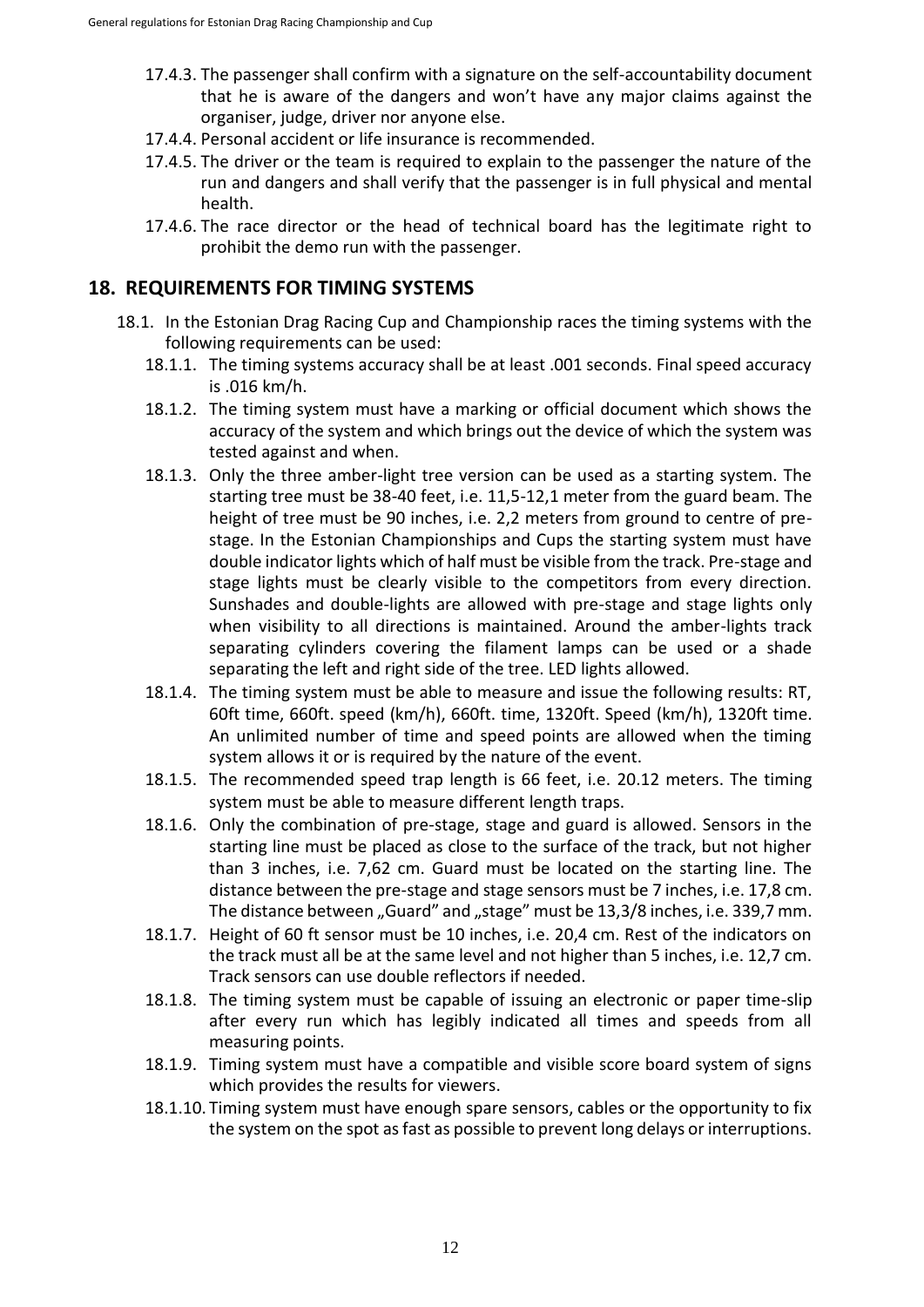## **19. NATIONAL RECORD PROCEDURES**

- 19.1. Drag racing national records are established by its competitors in their country of origin during a national event.
- 19.2. Estonian Drag Racing record categories are the best elapsed time and speed in the distance of 1/4 miles, i.e. 403,33 meters.
- 19.3. For the national record the competitors must repeat the record once to achieve a result which do not differ more than 1% from the previous record run. A backup performance is required at the same event.
- 19.4. The competitor or competitor's representative must submit a free form request verifying the record the Drag Racing Sub-Committee. The request shall be made within three working days after the event. Sub-Committee checks the result and approves as soon as possible.

### **20. CHAMPIONCHIPS AND CUP POINTS**

- 20.1. To earn round loser points, the competitor doesn't have to make a pass
- 20.2. Successfully passed technical scrutineering will give 100 points
- 20.3. First full qualification start gives 100 points. The competitor must self-stage and selfstart.

Iga kvalifikatsiooniringi kolmele parimale omistatakse lisapunkte järgneva skeemi alusel

| l. koht | 10 punkti |  |  |
|---------|-----------|--|--|
| 2. koht | 6 punkti  |  |  |
| 3. koht | 3 punkti  |  |  |

Punktide jagunemine lõplike kvalifikatsioonitulemuste põhjal

| 1. koht | 25 punkti | $5.$ koht | 12 punkti | 9. koht         | 8 punkti | 13. koht | 4 punkti |
|---------|-----------|-----------|-----------|-----------------|----------|----------|----------|
| 2. koht | 20 punkti | 6. koht   | 11 punkti | 10. koht        | 7 punkti | 14. koht | 3 punkti |
| 3. koht | 15 punkti | 7. koht   | 10 punkti | <b>11. koht</b> | 6 punkti | 15. koht | 2 punkti |
| 4. koht | 13 punkti | 8. koht   | 9 punkti  | <b>12. koht</b> | 5 punkti | 16. koht | punkti   |

Punktide jagunemine eliminaatorisõitude tulemuste põhjal

|          |     |                          |        |                          |                          | R/U | w    |
|----------|-----|--------------------------|--------|--------------------------|--------------------------|-----|------|
| 4 autot  | 300 | $\overline{\phantom{a}}$ | $\sim$ | $\overline{\phantom{a}}$ | $\sim$                   | 400 | 600  |
| 8 autot  | 300 | 400                      |        | $\overline{\phantom{a}}$ | $\blacksquare$           | 500 | 700  |
| 16 autot | 300 | 400                      | 500    | $\overline{\phantom{a}}$ | $\overline{\phantom{a}}$ | 600 | 800  |
| 32 autot | 300 | 400                      | 500    | 600                      | $\overline{\phantom{a}}$ | 700 | 900  |
| 64 autot | 300 | 400                      | 500    | 600                      | 700                      | 800 | 1000 |

1. - esimese ringi kaotaja

2. - teise ringi kaotaja

3. - kolmanda ringi kaotaja

4. - neljanda ringi kaotaja

5. - viienda ringi kaotaja

R/U. - finaali kaotaja (runner-up)

W. - Finaali võitja (winner)

For example: With 16-car field, the vehicle passing the scrutineering (100), gets the 16th result in qualifying (100) and then leaves, will earn 501 points (100+100+1+300). The winner in the same qualification (25), having won one round (10) and winning in the finals, earns 1035 points (100+100+10+25+800). A competitor coming second in two qualification rounds (6+6) and passes the scrutineering (100), was fifth in qualification (12) falls out in first elimination round (300) gets 524 points (100+100+6+6+12+300).